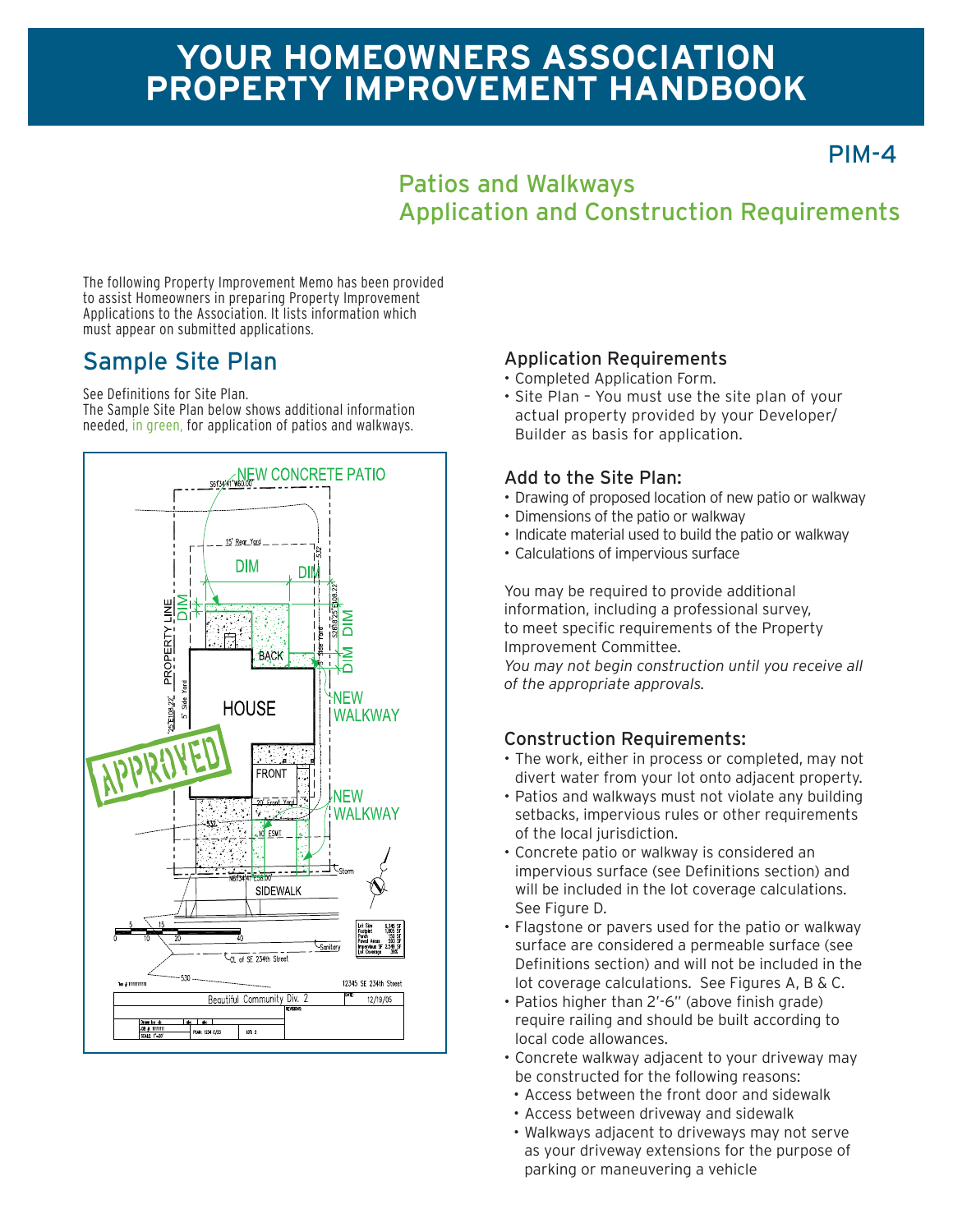# **YOUR HOMEOWNERS ASSOCIATION PROPERTY IMPROVEMENT HANDBOOK**

PIM-4

## Patios and Walkways Examples

## **Configurations RECOMMENDED** Figure A & B





# Figure C

#### Impervious Surfaces



#### Construction Recommendations:

- Patios should be placed in a rear or side yard, with regard to privacy of neighboring buildings.
- Drainage: If changes in grade are anticipated, they should be indicated on the application. Generally, the PIC application will be denied if adjoining properties are adversely affected by changes in drainage. Site inspections may be required.
- Surface of patio and walkway should always slope away from the house.
- Walkways should be 3-6 feet in width.
- Walkways adjacent to driveways should not exceed 3'-6" in width.
- Surface of walkways in the front of your house should either match the color and finish of your driveway or it should correspond with the color scheme of your landscaping.
- Walkway surfaces made of plastics, Astroturf, rubber chips or other synthetic material are discouraged.

You, the applicant, have the sole responsibility for ensuring full compliance with setbacks, easements, permits, fees, ordinances and restrictions associated with the modification of your property.

Washington law requires you to "Call Before You Dig", prior to any digging or excavation to protect you and underground utilities.

(www.callbeforeyoudig.org, 1-800-424-5555)

Approval by Property Improvement Committee does not constitute approval by any other jurisdiction, regulation or restriction.

You, the applicant, have the responsibility to submit for PIC approval even if your proposed improvement follows the requirements described in this Property Improvement Handbook.

If you propose to add impervious surface to your property, add the total area of proposed patio and walkways to the sum of existing impervious surfaces. The total new and existing impervious surface must not exceed the allowable lot coverage in your Community, set by the local jurisdictin. See Figure D. for existing lot coverage calculations.